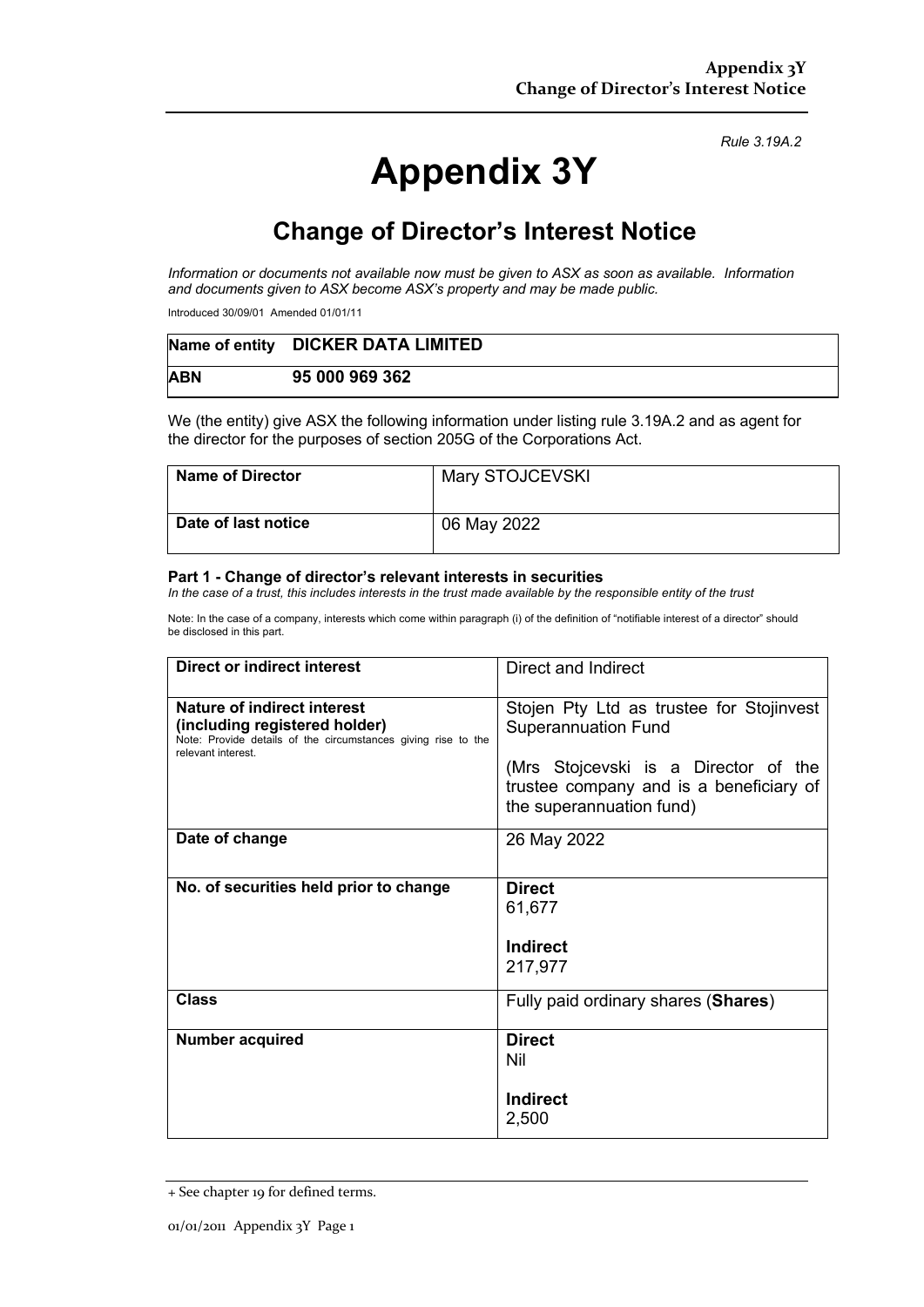| <b>Number disposed</b>                                                                                                                                                        | Nil                                                   |  |
|-------------------------------------------------------------------------------------------------------------------------------------------------------------------------------|-------------------------------------------------------|--|
| <b>Value/Consideration</b><br>Note: If consideration is non-cash, provide details and estimated<br>valuation                                                                  | <b>Direct</b><br>N/A<br><b>Indirect</b><br>\$12.0941  |  |
| No. of securities held after change                                                                                                                                           | <b>Direct</b><br>61,677<br><b>Indirect</b><br>220,477 |  |
| Nature of change<br>Example: on-market trade, off-market trade, exercise of options,<br>issue of securities under dividend reinvestment<br>plan,<br>participation in buy-back | On market purchase                                    |  |

### **Part 2 – Change of director's interests in contracts**

Note: In the case of a company, interests which come within paragraph (ii) of the definition of "notifiable interest of a director" should be disclosed in this part.

| <b>Detail of contract</b>                                                                                 | Not applicable. |
|-----------------------------------------------------------------------------------------------------------|-----------------|
| <b>Nature of interest</b>                                                                                 |                 |
| Name of registered holder                                                                                 |                 |
| (if issued securities)                                                                                    |                 |
| Date of change                                                                                            |                 |
| No. and class of securities to                                                                            |                 |
| which interest related prior to                                                                           |                 |
| change<br>Note: Details are only required for a contract in<br>relation to which the interest has changed |                 |
| Interest acquired                                                                                         |                 |
| Interest disposed                                                                                         |                 |
| <b>Value/Consideration</b>                                                                                |                 |
| Note: If consideration is non-cash, provide details<br>and an estimated valuation                         |                 |
| Interest after change                                                                                     |                 |
|                                                                                                           |                 |

## Part 3 – <sup>+</sup>Closed period

| Were the interests in the securities or contracts $\vert$ No |  |
|--------------------------------------------------------------|--|
| detailed above traded during a $^+$ closed period            |  |
| where prior written clearance was required?                  |  |

<sup>+</sup> See chapter 19 for defined terms.